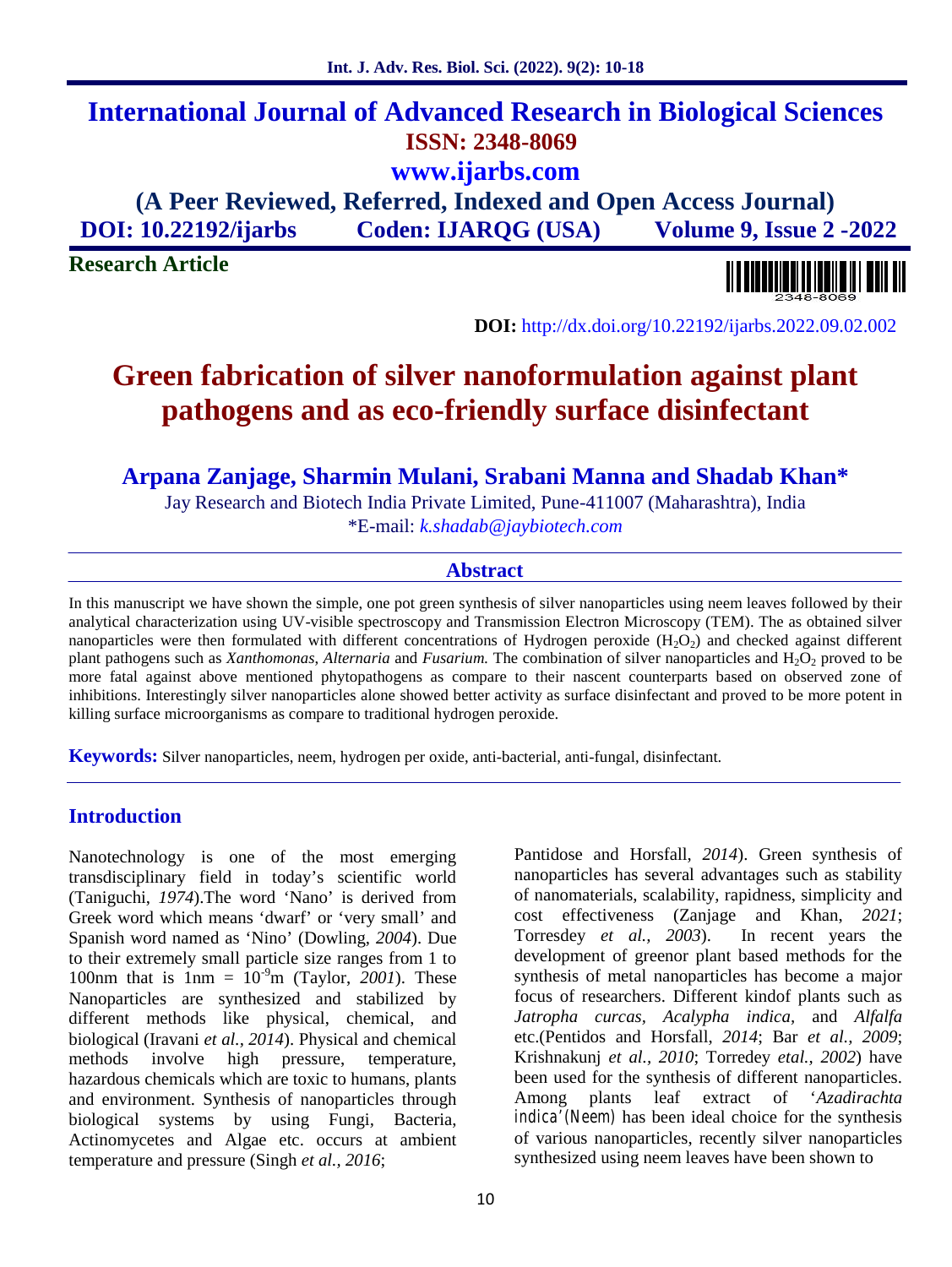possess not only photocatalytic activity against organic dyes such as Congo red and Potassium permanganate but also antibacterial properties against both gram positive and gram negative bacteria. (Zanjage and Khan, *2021*). It has been reported that the flavonoids and terpenoids present in neem extract may act as reducing agents during synthesis (Roy *et al., 2017*).

In Maharashtra state of India, *Xanthomonas spp* has been major causative agent of bacterial leaf spot in crops such as chilly and pomegranate causing 52% weight loss (Chapke *et al.,2020).* It also infects tomatoes (Dougherty, 1978) and many citrus fruits like Lemon, Orange, Lime, etc. (Md. Nurul Islam *et al., 2019*). Another phytopathogen *Fusarium,* is filamentous fungus widely distributed in plants and soils, causing *Pokkah Boeng* disease of Sugarcane (Vishwakarma *et al., 2013*) it also causes dry rot, crown rot, head blight and scab on cereal grains. *Alternaria spp.* is another economical phytopathogen which is responsible for causing diseases in pomegranate. Since India is the largest producer of pomegranate and Maharashtra is the leading state covering about 68.7% area of cultivation it is important to look for remedies against this phyto pathogen. Phytopathogens are responsible about 10- 40% losses in productivity, quality and yields of food crops (Rajwade *et al., 2020*) The increasing challenge to control these phytopathogens require not only the discovery of new biopesticides but also the development of new alternatives.

In this manuscript we have synthesized silver nanoparticles using neem extract and these nanoparticles were formulated along with hydrogen peroxide to obtain a stable nano-peroxide formulation which was used for inhibition of strong phytopathogens such as *Xanthomonas spp*, *Alternaria* and *Fusarium.* Moreover silver nanoparticles also shown to possess surface disinfectant activity against normal flora and has been shown more potent in killing them as compare to hydrogen peroxide.

## **Materials and Methods**

### **Materials:**

Silver nitrate  $(AgNO<sub>3</sub>)$  was procured from Merck and served as the precursor salt in the preparation of  $10^{-3}$  M stock solution in distilled water. Neem leaves were collected from nearby tree. Hydrogen peroxide purchased from Merck & served as activity enhancer in the different concentrations.

#### **Methods**

## **Biological synthesis of silver nanoparticles:**

Synthesis of silver nanoparticles were carried out by previously described method with slight modification (Zanjage and Khan, *2021*).The synthesis of silver nanoparticles was carried out by collecting fresh neem leaves from neem tree located at Bafna farm, Pune. 20 gm of neem leaves were weighed & washed thoroughly using RO water for 2-3 times. The washed neem leaves were then suspended in 300ml of distilled water in 500ml Erlenmeyer flask. The neem extract was prepared by autoclaving the flask at  $121^{\circ}$ C for 20 min. As soon as the sterilization process was over the flask was taken out 100 ml neem extract was filtered and added to previously prepared 1mM silver nitrate (900ml) precursor solution in warm condition. As soon as the neem extract was added to the silver nitrate solution the color of the silver nitrate was changed from colorless to dark brown indicating the spontaneous synthesis of silver nanoparticles just after mixing, which was later confirmed by UV-Visible Spectroscopic measurements.

## **Characterization of silver nanoparticles:**

#### **UV-Visible spectroscopy:**

The bio reduction of  $AgNO_3$  in solution was monitored by periodic sampling of aliquots (3 ml) of the aqueous component and measuring the UV-Visible spectra of the solution. Due to the high optical density of the nanoparticle solution, up to 3 times dilution was often required before the analysis. UV-visible spectra of these aliquots were monitored as function of time of reaction using Shimadzu 1800 series (Double beam) UV-visible spectrophotometer operated at a resolution of 1nm.

#### **Transmission Electron Microscopy (TEM):**

Samples for TEM analysis were prepared by drop coating biosynthesized AgNPs solution on carbon coated copper TEM grids. The film on the TEM grid was allowed to stand for 2 minutes, after which the extra solution was removed and the grid was allowed to dry prior to measurement. TEM measurements were performed on a FEI Technai G2 system operated at an accelerating voltage of 200 kV at room temperature.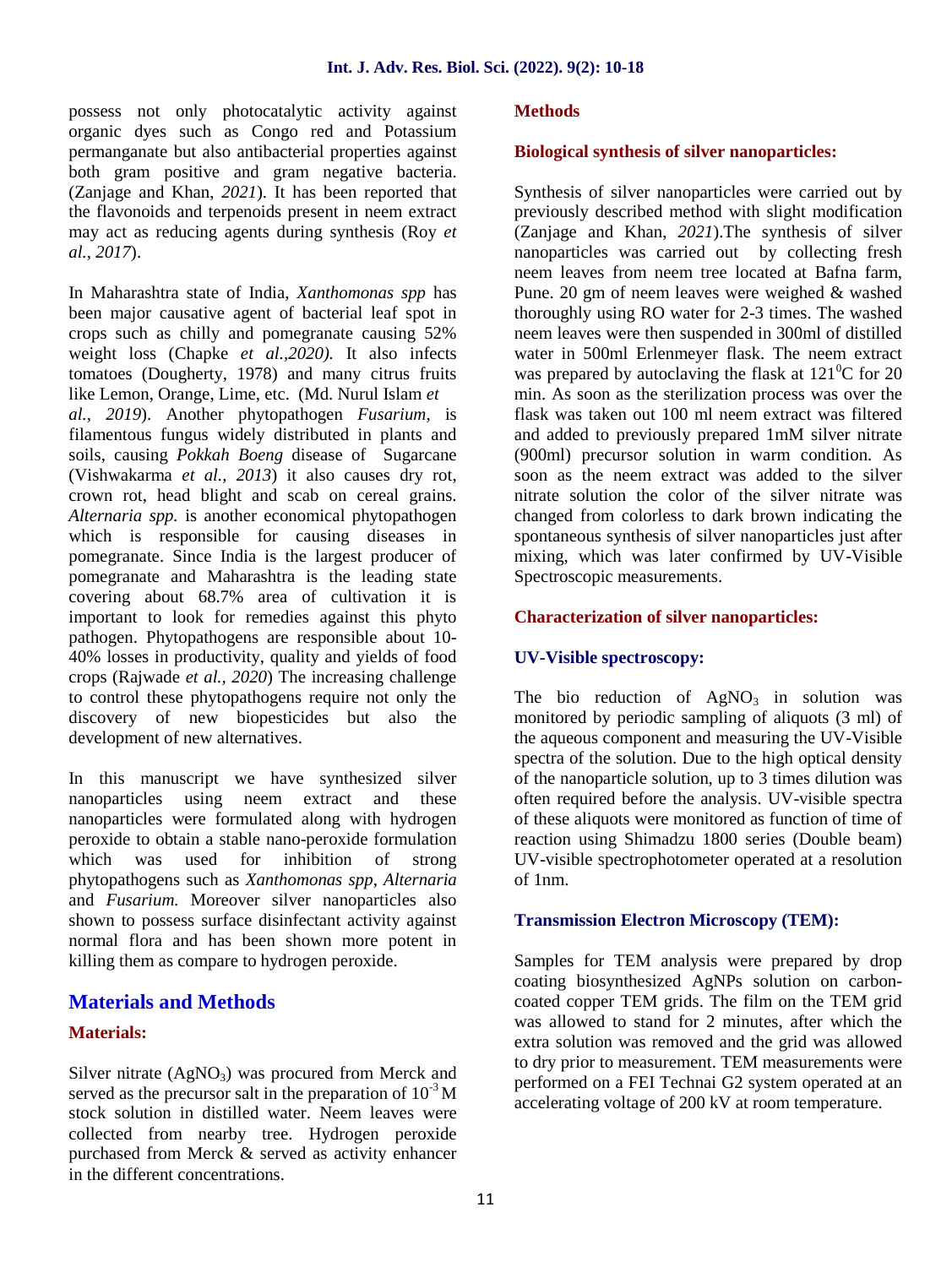#### **Antibacterial & Antifungal activity:**

The bacterial culture of *Xanthomonas* & fungal plant pathogens *Alternaria spp*. & *Fusarium spp.* were used for the antimicrobial & antifungal activity respectively. These cultures were isolated from soil of Bafna Farm, Pune and maintained in our research lab. The antibacterial activity of AgNPs, only  $H_2O_2$  &  $AgNPs + H<sub>2</sub>O<sub>2</sub> was evaluated by well diffusion method$ (Magaldi *et al., 2004*). The bacterial cultures were inoculated in Nutrient broth & Fungal cultures were incubated in PDB broth (potato Dextrose Broth)at 37˚C for 24 -48 h & 27˚C for 48-72 respectively. From the actively growing bacterial & Fungal culture broth, 0.1 ml of suspension was overlaid on the surface of sterile nutrient agar plates. Awell with a diameter of 6-8mm is punched aseptically with a sterile cork borer and 100 µl of Ag NPs  $(200\mu g/m)$ , hydrogen peroxide  $(0.5, 2 \& 4 \%)$  & combination of

### **Results and Discussion**

Ag NPs & hydrogen peroxide  $(0.5, 2 \& 4 \%)$  was added into the well. Plates with AgNPs alone & Hydrogen peroxide alone served as control. Bacterial plates were incubated for 24- 48 hours and fungal plates were incubated at 28-30˚C for 48-72 hours and zones of inhibition were observed.

#### **Disinfectant Activity of Silver Nanoparticles:**

For this experiment water & different concentrations of hydrogen peroxide served as a control. The swab was taken from floor from one of our microbiological lab and added into water, 0.3 % , 0.5 % , 1 % and 2 %  $H_2O_2$  solution and silver nanoparticle solution (1 mg/ 5ml). All the samples were properly vortexed for 5 min and 100 µl of each sample was spread separately on sterile NA plates. The plate samples were observed at 0 h , 12 h and 24 h and microbial colonies were recorded for each sample.



**Figure 1:** UV-visible spectrophotometric analysis of silver nanoparticles synthesized by neem extract as a function of time. Inset shows silver nitrate precursor solution (vial 1), as synthesized silver nanoparticles (vial 2) and neem extract (vial 3).

Figure 1 represents the UV-visible spectroscopic analysis of Neem extract mediated synthesis of silver nanoparticles as a function of time. From the figure synthesis of silver nanoparticles can be confirmed from the color change and occurrence of sharp SPR band at 430 nm.The change in the colour from colourless to dark brown indicates the formation of silver nanoparticles. Inset in Figure 1 silver nitrate precursor solution, synthesized silver nanoparticles (vial 2) and neem extract (vial 3). The brown colour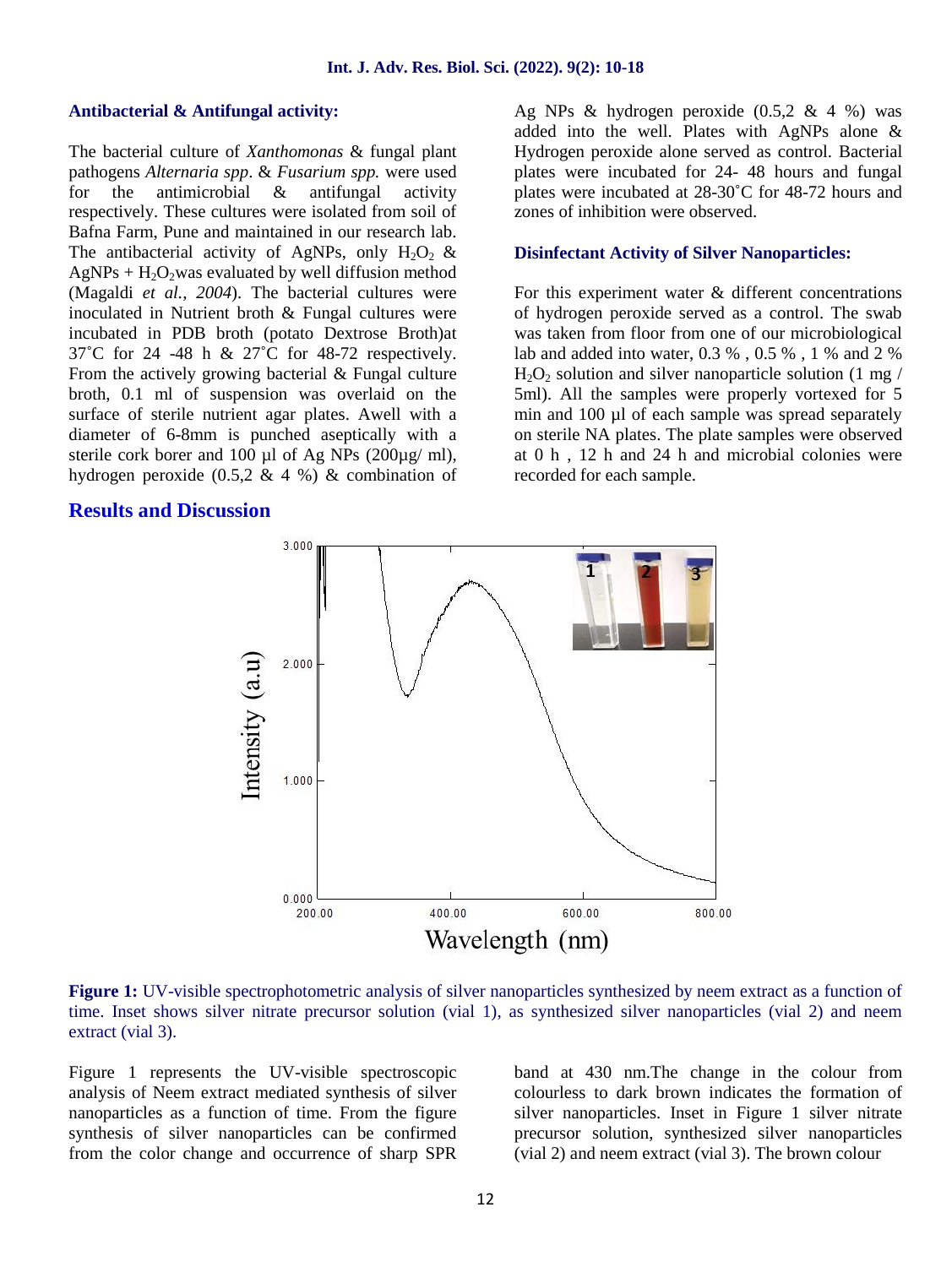arises because of the excitation of surface Plasmon vibrations in the silver nanoparticles (Mulvany, *1996*). After filtration, it was observed that the filtrate solution retained the brown colour hence it can be said that the synthesis and reduction of the Ag+ ions takes place extracellularly. It was observed that the surface plasmon band centered at ~430 nm that corresponds to the surface plasmon resonance of silver nanoparticles (Mulvany, *1996*). Different types of plant molecules such as flavonoids, terpenoids, alkaloids etc. are reported for the reduction and stabilization of silver nanoparticles (Thirumurugan *et al., 2016*; Resmi *et al., 2014*).



**Figure 2:** Transmission Electron Microscopic image of silver nanoparticles (A), Particle size distribution of as synthesized silver nanoparticle(B).

Figure 2A. represents the transmission electron microscopic (TEM) image of neem extract mediated synthesis of silver nanoparticles. The particles are mostly monodispersed in shape. These nanoparticles are stabilized by stabilizing molecules present in the neem extract (Thirumurugan *et al., 2016*; Resmi *et al., 2014*). These molecules capped the as synthesized silver nanoparticles and render them monodisperse in solution and prevent their aggregation. Particle size distribution analysis of silver nanoparticles (Figure 2B) confirmed that the nanoparticles are in the range of 20-40 nm with an average size of 20nm.

Figure 3.A. represents antibacterial activity of silver nanoparticles,  $H_2O_2$  & formulation of silver nanoparticles and H<sub>2</sub>O<sub>2</sub> against *Xanthomonas spp* (gram negative bacteria). Panel 1 in Figure 3A shows three plates of silver nanoparticles (200µg/ml, plate 1),  $H_2O_2$  (0.5%, plate 2) and Nps+ $H_2O_2$  (0.5%, plate 3). Panel 2 in Figure 3A shows three plates of silver nanoparticles (200µg/ml, plate 4),  $H_2O_2$  (2%, plate 5) and  $Nps+H_2O_2$  (2%, plate 6). Panel 3 in Figure 3A shows three plates of silver nanoparticles (200µg/ml, plate 7),  $H_2O_2$  (4%, plate 8) and Nps+ $H_2O_2$  (4%, plate 9). The zone of inhibitions has been given in Table No. 1. From the Figure 3A and Table No 1 it is clear that formulation of silver nanoparticles and hydrogen per oxide in different concentrations is certainly more potent and active against *Xanthomonas spp*. as compared to nanoparticle and hydrogen per oxide alone. The combined effect of  $AgNPs\&H_2O_2$  has been reported to be more effective & long lasting. (Mahmoud *et al., 2019*).Figure 3B represents antifungal activity of silver nanoparticles,  $H_2O_2$  & formulation of silver nanoparticles and  $H_2O_2$  against *Alternaria spp*. Panel 1 in Figure 3B shows three plates of silver nanoparticles (200µg/ml, plate 1),  $H_2O_2$  (0.5%, plate 2) and Nps+ $H_2O_2$  (0.5%, plate 3). Panel 2 in Figure 3B shows three plates of silver nanoparticles (200µg/ml, plate 4),  $H_2O_2$  (2%, plate 5) and Nps+ $H_2O_2$  (2%, plate 6). Panel 3 in Figure 3B shows three plates of silver nanoparticles (200µg/ml, plate 7),  $H_2O_2$  (4%, plate 8) and Nps+ $H_2O_2$  (4%, plate 9). The zone of inhibitions for all plates has been given in Table No. 1. From the Figure 3B and Table No 1 it is clear that formulation of silver nanoparticles and hydrogen per oxide in different concentrations is definitely playing a role in inhibition of *Alternaria spp* fungus as compare to their nascent counter parts. Ahmed I. El- Batal and et al also reported antifungal activity against *Alternaria* using silver & selenium nanoparticles, by Agar overlay or Immersion bioautography method (Abdel-Wahab *et al., 2016*)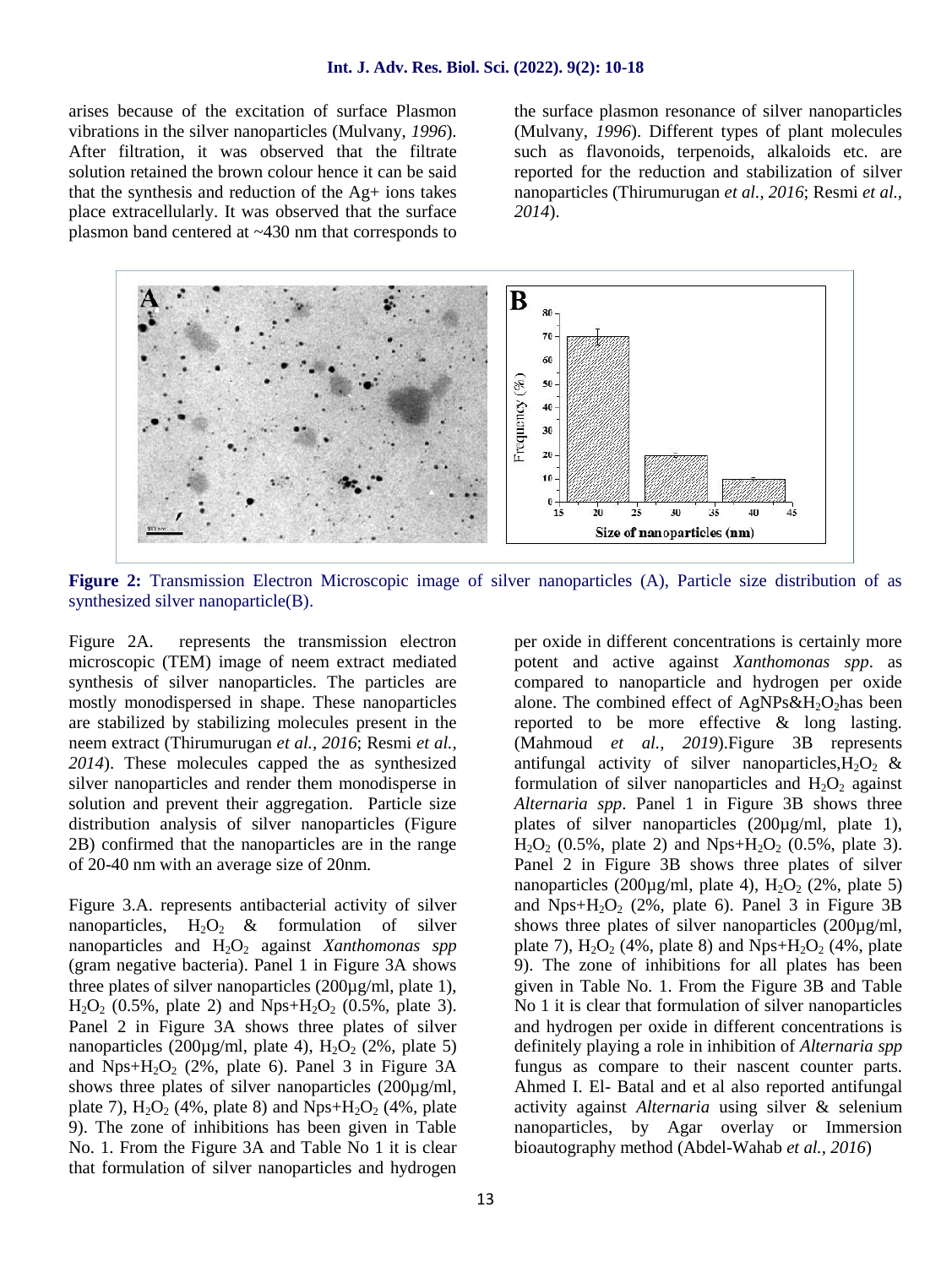



**Figure 3:** Antimicrobial activity of as synthesized silver nanoparticles against, *Xanthomonas* (A), *Alternaria spp*.(B) and *Fusarium spp* (C).

Figure 3C represents antifungal activity of silver nanoparticles,  $H_2O_2$  & formulation of silver nanoparticles and  $H_2O_2$  against *Fusarium spp*. Panel 1 in Figure 3C shows three plates of silver nanoparticles  $(200\mu g/ml, plate 1), H<sub>2</sub>O<sub>2</sub> (0.5%, plate 2) and$ Nps+H<sub>2</sub>O<sub>2</sub> (0.5%, plate 3). Panel 2 in Figure 3C shows three plates of silver nanoparticles (200µg/ml, plate 4),  $H_2O_2$  (2%, plate 5) and Nps+ $H_2O_2$  (2%, plate 6). Panel 3 in Figure 3C shows three plates of silver nanoparticles (200 $\mu$ g/ml, plate 7), H<sub>2</sub>O<sub>2</sub> (4%, plate 8) and  $Nps+H_2O_2$  (4%, plate 9). The zone of inhibitions for all plates has been given in Table No. 1. From the Figure 3C and Table No 1 it is clear that formulation of silver nanoparticles and hydrogen per oxide in different concentrations is more toxic in preventing

*Fusarium* growth as compare to silver nanoparticles and hydrogen per oxide alone. Hydrogen per oxide has long been used for its oxidizing capabilities but its unstable nature has restricted its applications to a greater extent. Silver nanoparticles can be an ideal choice as stabilizing and activating agent, moreover silver nano itself has promising applications as antibacterial and anti-fungal agent. We assume that nascent oxygen from hydrogen peroxide attacks cell walls of microorganisms upon direct contact. Nascent oxygen denatures the cell wall and disrupts cytoplasm stability. This effect is boosted by silver ions that disrupt protein activities associated with reproductive and metabolic systems and deactivates them resulting in rapid cellular degradation and microbial death.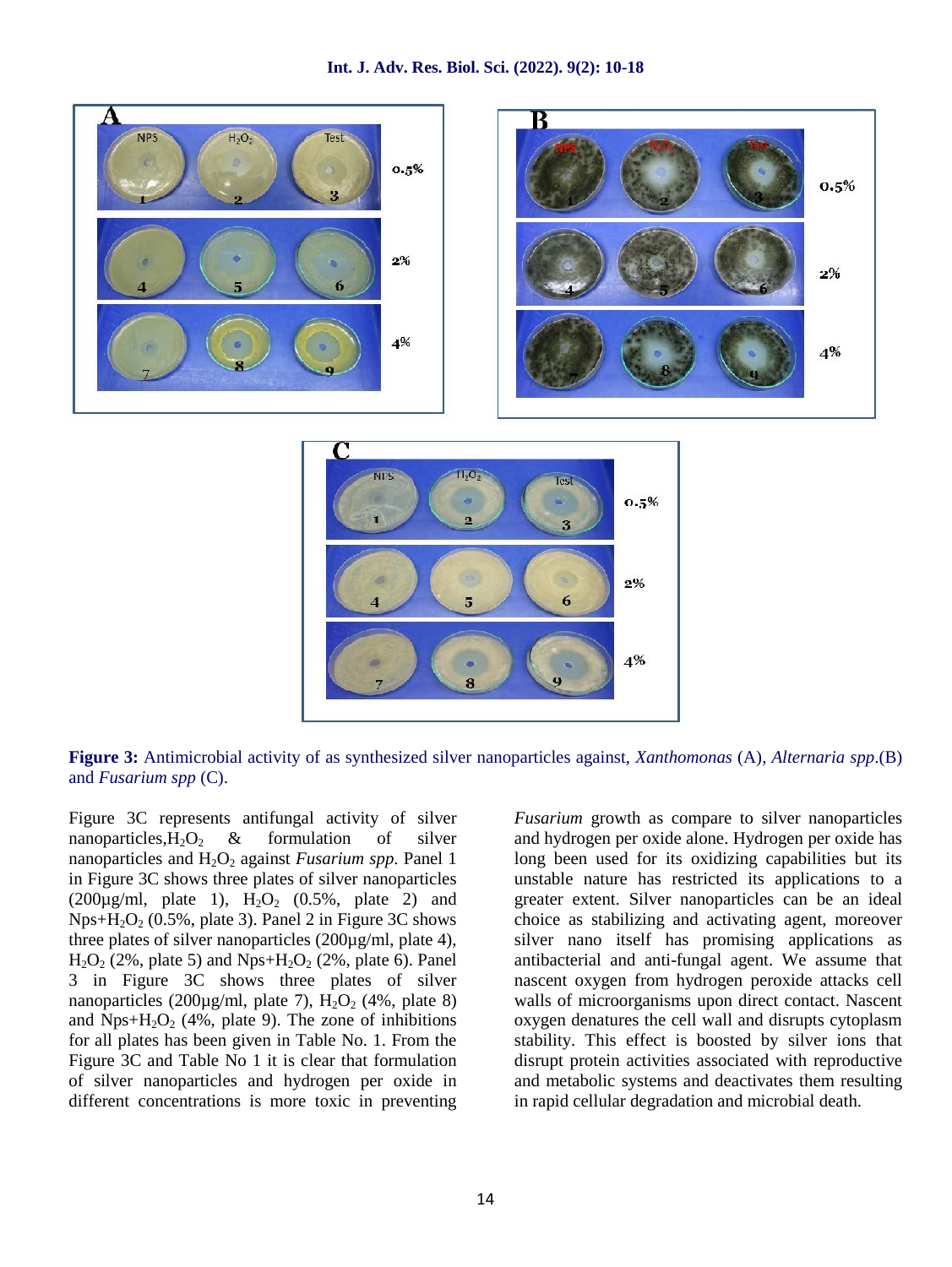#### **Int. J. Adv. Res. Biol. Sci. (2022). 9(2): 10-18**

|                                                                                            |  |  |  |  |  |  |  | <b>Table No.1.</b> Observed zone of inhibitions of antimicrobial activity of silver nanoparticles, only $H_2O_2$ and silver |  |  |  |
|--------------------------------------------------------------------------------------------|--|--|--|--|--|--|--|-----------------------------------------------------------------------------------------------------------------------------|--|--|--|
| nanoparticles + $H_2O_2$ against for <i>Xanthomonas</i> , <i>Alternaria and Fusarium</i> . |  |  |  |  |  |  |  |                                                                                                                             |  |  |  |

| <b>Zone of Inhibition in mm</b> |                  |                 |                      |  |  |  |
|---------------------------------|------------------|-----------------|----------------------|--|--|--|
| <b>Samples</b>                  | Xanthomonas spp. | Alternaria spp. | <b>Fusarium spp.</b> |  |  |  |
| <b>NPS</b>                      | 23               | No zone         | No zone              |  |  |  |
| $0.5\% \text{ H}_2\text{O}_2$   | 35               | 15              | 24                   |  |  |  |
| $0.5\%$ Test                    | 38               | 23              | 25                   |  |  |  |
| $2\% \text{ H}_2\text{O}_2$     | 41               | 26              | 36                   |  |  |  |
| 2% Test                         | 45               | 30              | 38                   |  |  |  |
| $4\% \text{ H}_2\text{O}_2$     | 40               | 25              | 36                   |  |  |  |
| 4% Test                         | 42               | 30              | 40                   |  |  |  |



Figure 4: Disinfectant activity of silver Nano particles against general lab contaminants in comparison with H<sub>2</sub>O<sub>2</sub> with 0.3 % (A), 0.5 % (B), 1 % (C) and 2 % (D).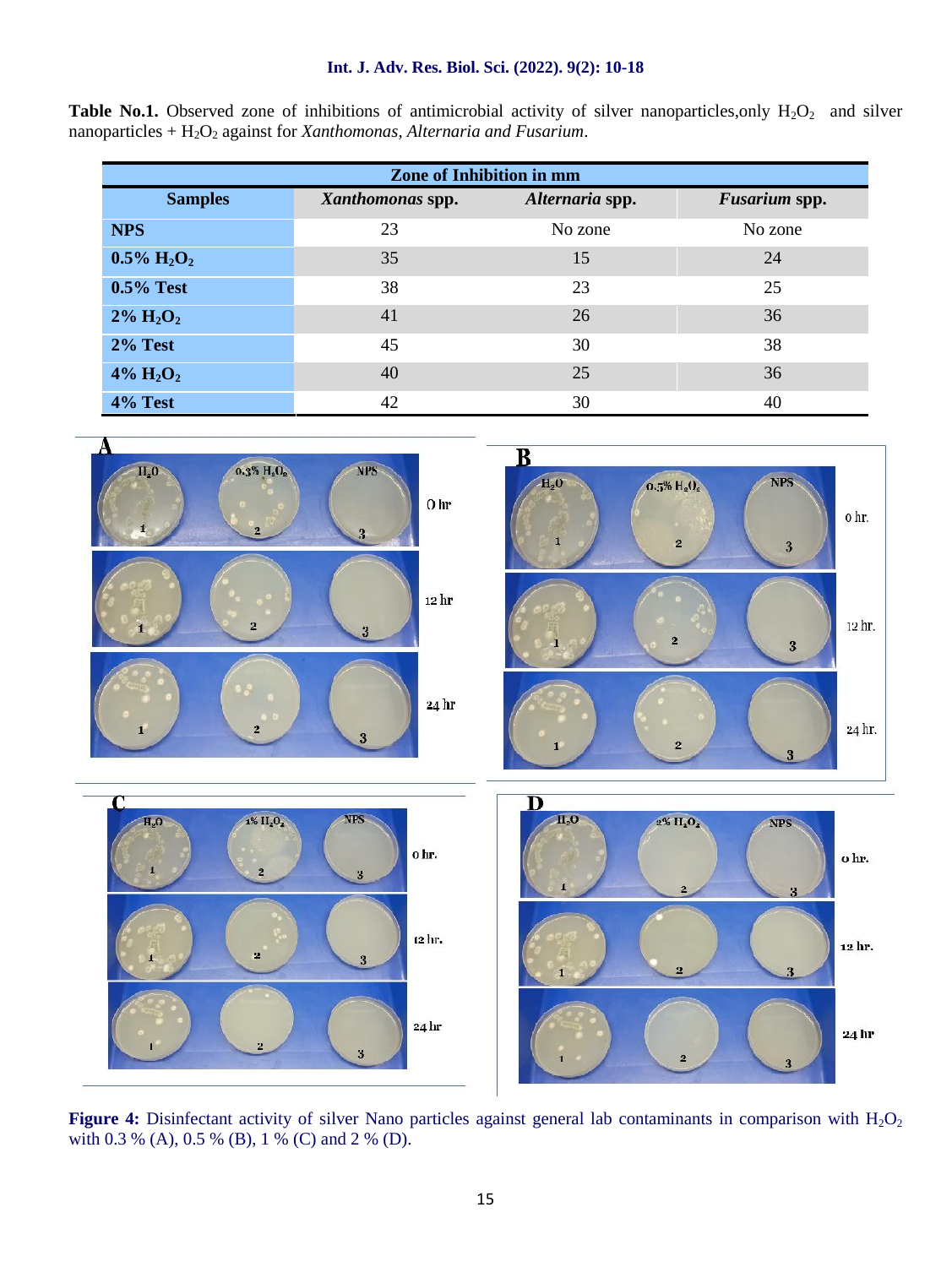Figure 4A,B, C and D represents the disinfectant activity of silver nanoparticles in comparison with hydrogen peroxide with different concentrations viz. 0.3%, 0.5%, 1% and 2% respectively against general lab contaminants at 0h,12h and 24h. Plates 1 & 2 in each panel of the figure were spread with water and  $H_2O_2$  respectively, plate 3 contains silver nanoparticles sample. From the figure 4A, B, C&D, it is clear that the NPS shows better result as a disinfectant against general lab contaminants as compare to traditional hydrogen peroxide disinfectant. It is important to note

that silver nanoparticles inhibited the microbial growth from 0h and prevented upto 24h. The no. of colonies counted in each plate has been given in Table no.2. Traditionally hydrogen peroxides, bleach formulations and alcoholic disinfectants are being used in different fields like microbial labs, hospitals and domestic purpose (Bashir *et al., 2011*).These disinfectants may cause allergic reactions to susceptible persons hence eco-friendly, green synthesized silver nanoparticles could be an alternative for disinfectant purpose for cleaning wood and floor surfaces.

**Table No.2.** Total number of microbial colonies counted in each plate for disinfectant activity of as synthesized silver nanoparticles.

| Number of microbial colonies counted in each plate |                 |                 |                |  |  |  |
|----------------------------------------------------|-----------------|-----------------|----------------|--|--|--|
| <b>Samples</b>                                     | 0 Hours         | 12 Hours        | 24 Hours       |  |  |  |
| $H_2O$                                             | 84              | 6               | 25             |  |  |  |
| $0.3\% \text{ H}_2\text{O}_2$                      | 18              | 13              | 8              |  |  |  |
| 1mg/5ml NPS                                        | <b>Nil</b>      | <b>Nil</b>      | <b>Nil</b>     |  |  |  |
| $0.5\% \text{ H}_2\text{O}_2$                      | 8               | 18              | 10             |  |  |  |
| 1mg/5ml NPS                                        | N <sub>il</sub> | N <sub>il</sub> | <b>Nil</b>     |  |  |  |
| $1\% \text{ H}_2\text{O}_2$                        | 26              | 9               | $\overline{2}$ |  |  |  |
| 1mg/5ml NPS                                        | N <sub>il</sub> | N <sub>il</sub> | <b>Nil</b>     |  |  |  |
| $2\% \text{ H}_2\text{O}_2$                        | 2               | 9               | $\mathbf{1}$   |  |  |  |
| 1mg/5ml NPS                                        | <b>Nil</b>      | Nil             | Nil            |  |  |  |

# **Conclusion**

In this manuscript, we have synthesized silver nanoparticles using our previously described method with slight modification and characterized them. Further we have formulated as synthesized silver nanoparticles with different concentrations of  $H_2O_2$  in order to check them against phyto pathogens such as *Xanthomonas*, *Alternaria* and *Fusarium*. We found that the prepared formulation was quite effective in inhibiting the afore mentioned phyto pathogens. We have also tested the efficiency of these silver nanoparticles as disinfectant against general microflora in comparison with conventional  $H_2O_2$  and found them to be superior to  $H_2O_2$  in controlling general microflora of the lab. This work has further opened up new doors for applications of ecofriendly silver nanoparticles not only in agriculture sector but also in domestic chores.

# **Conflict of Interest**

The authors have declared no conflict of interest.

## **Acknowledgments**

The authors thank the Department of Science and Industrial Research (DSIR), Government of India (New Delhi) for the recognition of Research Centre at Jay Research and Biotech India Private Limited, Pune. The authors also thank Mr. Prakash Bafna, M.D, JRBIPL for his valuable suggestions and guidance for completing this work.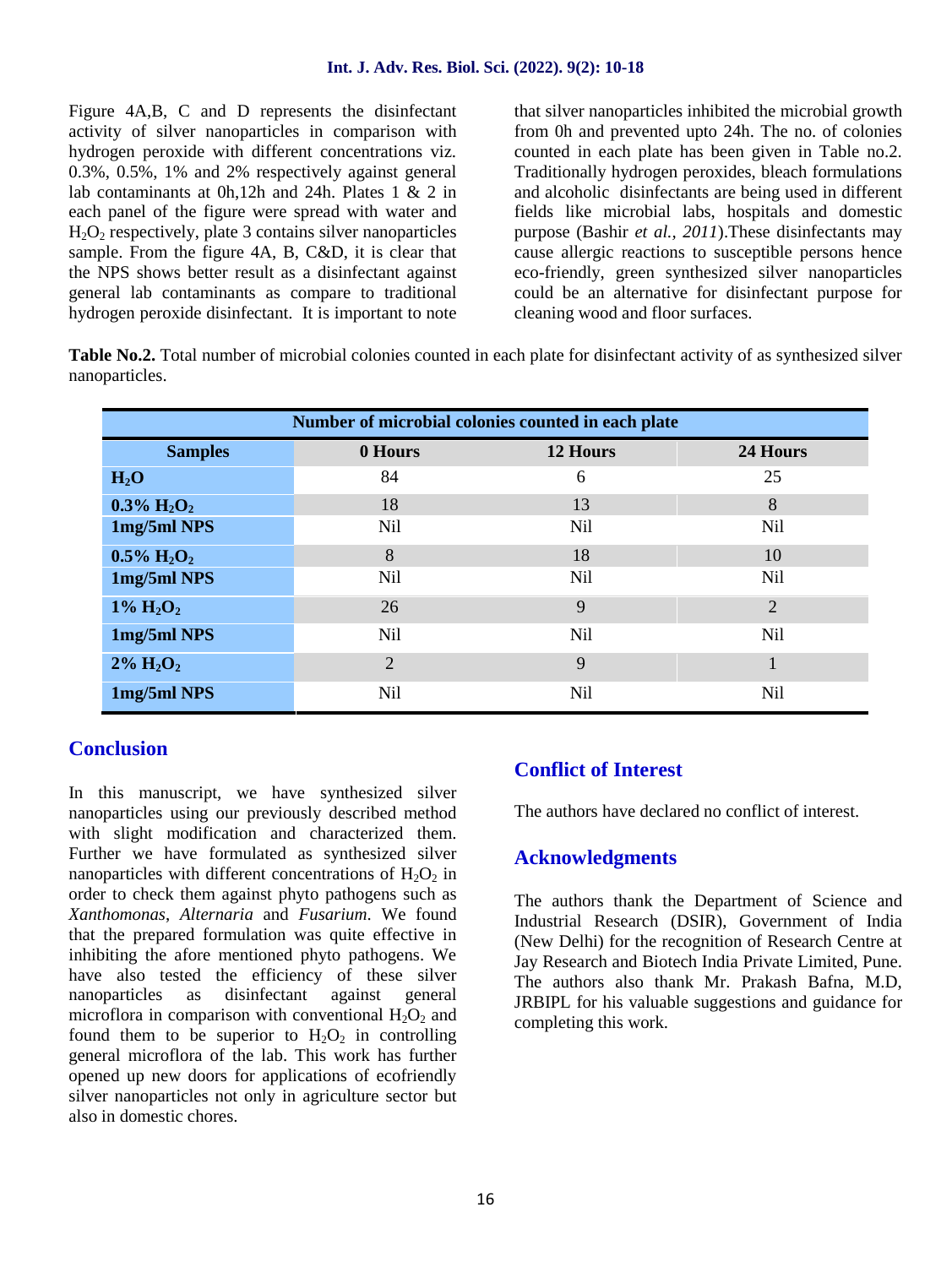# **References**

- 1. Taniguchi, N., 1974. On the basic concept of nano-technology in proceedings of international conference of product engineering Part Tokyo. Japan Society of Precision Engineering18-23.
- 2. Dowling, A., 2004. Nanoscience and <sup>12.</sup> nanotechnology opportunities and uncertainties. The Royal Society & The Royal academy of Engineering.
- 3. Taylor, B.N., 2001. The International System<br>of Unite (SD Weekington DC United States 13. of Units (SI) Washington DC United States Department of Commerce. National Institute of Standards and Technology 330.
- 4. Iravani, S., Korbekandi, H., Mirmohammadi, S.V., Zolfaghari, B., 2014. Synthesis of silver nanoparticle chemical, physical and biological methods. Research in Pharmaceutical Sciences 9 (6), 385-406.
- 5. Singh, P., Yu-Jin, Kim., Dabig Zhang., Deok- Chun, Yang., 2016. Biological synthesis of nanoparticles from plants and Microorganisms. Trends in Biotechnology  $34$  15. (7), 588-599.
- 6. Pantidos, N., Horsfall, E. L., 2014. Biological synthesis of metallic nanoparticles by bacteria, fungi, and plants. Journal of Nanomedicine & Nanotechnology 5 (5)
- 7. Zanjage, A., Khan, A. S., 2021. Ultra-fast synthesis of Antibacterial & photo catalyst silver nanoparticles using neem leaves, JCIS Open 3: 100015.
- 8. Torresdey, J. L.G., Gomez, E., Videa J. R. P., Parsons, J.G., Troiani, H., Jos´e-Yacam´M., 2003. Alfalfa Sprouts: A natural source for the synthesis of silver nanoparticles, Langmuir 19 (4), 1357-1361.
- 9. Bar H., Bhui, D.K., Sahoo, G.P., Sarkar, P., 2009. Green synthesis of silver nanoparticles using latex of *Jatropha curcas.* Colloids and surfaces A. Physicochemical and Engineering Aspects 339, 134-139.
- 10. Krishnaraj, C., Ganeshan, E. J., kumar, S., Kalaichelvan, T.P., Mohan, N., 2010. Synthesis of silver nanoparticles using *Acalypha indica* leaf extracts and its antibacterial activity against water borne 20. pathogens. Colloids Surf B Biointerfaces 76, 50-56.
- 11. Torresdey, L. J., Jarsons, G. J., Gomez, E., Videa, P. J., Troiani, E. H., Santiago, P., Yacaman, J.M., 2002. Formulation and growth of Au nanoparticles inside live alfalfa plants. Nano Letters 2 (4), 397-401.
- 12. Roy, P., Das, B., Mohanty, A., Mohapatra, S., 2017. Green synthesis of silver nanoparticles using *Azadirachta indica* leaf extract and its antimicrobial study. Applied Nanoscience 7, 843-850.
- 13. Chapke, S. M., Bharti, D. S.,Sontakke, P. L., Patil, M. G., Dhutraj, D.N., 2020. In vitro Efficacy Bioagents against Bacterial Leaf Spot Of Chilly caused by *Xanthomonas axonopodis pv. vesicatoria*. International of Journal of current Microbiology and Applied Sciences 9 (12), 2319-7706.
- 14. Dougherty, D. E., 1978. Yield reduction in tomato caused by bacterial spot, and diseasecontrol with copper sprays. Proceedings of Florida State Horticultural Society 91, 291-293.
- 15. Md. Nurul Islam., Md. Sarafat Ali., Seong-Jin Choi., Jae-Wook Hyun., kwang-hyun Back., 2019. Biocontrol of Citrus canker Disease Caused by *Xanthomonas citri Subsp. Citri* Using an Endophytic *Bacillus thuringiensis.* Plant Pathology Journal. 35(5), 486-497.
- 16. Vishwakarma, S. K., Kumar, P., Nigam, A., Singh, A., Kumar, A., 2013. Pokkah Boeng : An Emerging Disease of Sugarcane. Journal of Plant Pathology and Microbiology 4.
- 17. Rajwade, J. M ., Chikte, R. G., Paknikar, K. M., 2020. Nanomaterial: new weapons in acrusade against phytopathogens. Applied Microbiology and Biotechnology 104 (4), 1437-1461.
- 18. Magaldi, S., Mata-Essayag, S., C. Hartung de Capriles, Perez, C., Colella, M. T., Olaizola C.,Yudith Ontiveros, 2004. Well diffusion for antifungal susceptibility testing. International Journal of Infectious Diseases 8, 39-45.
- 19. Mulvany, P., 1996. Surface Plasmon spectroscopy of nanosized metal particles. Langmuir 12 (3), 788-800.
- 20. Thirumurugan, A., Aswitha, P., Kiruthika, C., Nagarajan, S., Christy, A. N., 2016. Green synthesis of Platinum nanoparticles using *Azadirachta indica*an eco-friendly approach. Material Letters 170, 175-8.